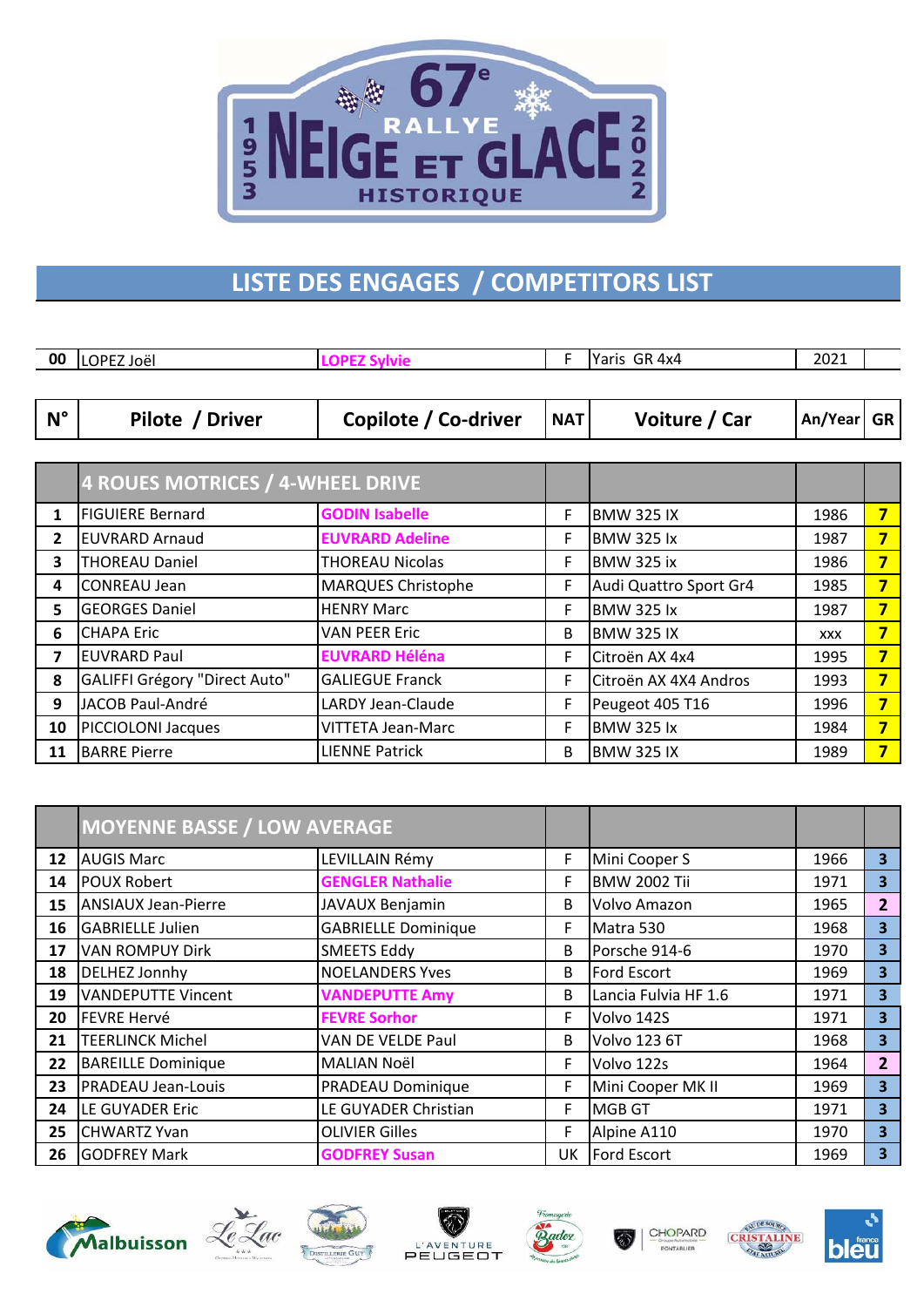|    | <b>MOYENNE HAUTE / HIGH AVERAGE</b> |                            |           |                          |      |                         |
|----|-------------------------------------|----------------------------|-----------|--------------------------|------|-------------------------|
| 28 | <b>SANSEIGNE Romuald</b>            | <b>FORNASIER Florin</b>    | F         | <b>Fiat Cinquecento</b>  | 1990 | 6                       |
| 29 | <b>KENIS Guino</b>                  | VANOVERSCHELDE Bjorn       | В         | <b>BMW 325i</b>          | 1987 | 6                       |
| 30 | <b>GEORGES René</b>                 | <b>VANDERVORST Robert</b>  | B         | VW Golf                  | 1979 | 5                       |
| 31 | <b>BASTY Jean-Luc</b>               | <b>MOREAU Jacques</b>      | F         | Renault 5 GT Turbo       | 1985 | 6                       |
| 32 | <b>JACQUET Bernard</b>              | <b>GENGOUX Baptiste</b>    | B         | Toyota Starlet           | 1978 | 5                       |
| 33 | <b>DEFLANDRE Yves</b>               | <b>GULLY Eddy</b>          | B         | Porsche 911              | 1972 | $\overline{\mathbf{4}}$ |
| 34 | <b>THERY Bruno</b>                  | <b>MAURAND Stéphanie</b>   | B/F       | Porsche 911 3,0 SC       | 1978 | 5                       |
| 35 | <b>SIDRAC Patrice</b>               | <b>CAMMAS Alain</b>        | F         | Ford Escort MKII         | 1977 | 5                       |
| 36 | <b>GAROSI Serge</b>                 | <b>FONTAINE Valérie</b>    | F         | Toyota MR1600            | 1990 | 6                       |
| 37 | <b>CHABALLE Damien</b>              | PIRET Jean-Marc            | F         | <b>VW GolF GTI</b>       | 1988 | $6\phantom{1}6$         |
| 38 | <b>BADOZ Christian</b>              | <b>CHARMOILLE Gaëtan</b>   | F         | <b>Fiat Cinquencento</b> | 1995 | $6\phantom{1}6$         |
| 39 | <b>DECREMER Michel</b>              | <b>ALBERT Yannick</b>      | B         | Opel Ascona 2000         | 1979 | 5                       |
| 40 | <b>BONNETAIN Patrick</b>            | <b>SCHNITZLER Martin</b>   | F         | Porsche 911 s            | 1976 | $\overline{\mathbf{4}}$ |
| 41 | <b>PAYOT Olivier</b>                | PELLACANI Paolo            | <b>CH</b> | Porsche Carrera 911      | 1974 | $\overline{\mathbf{4}}$ |
| 43 | PREVALET Jean-François              | <b>PREVALET Véronique</b>  | F         | Porsche 911 SC           | 1980 | 5                       |
| 44 | <b>FIRMENICH Michel</b>             | <b>AMSLER David</b>        | <b>CH</b> | Ford Escort RS 2000 MKII | 1977 | 5                       |
| 45 | SENTE Frédéric                      | <b>NICOLAS Pascal</b>      | B         | Datsun 240Z              | 1973 | $\overline{\mathbf{4}}$ |
| 46 | <b>LACHENAL Célimène</b>            | <b>WACZIARG Gaëlle</b>     | <b>CH</b> | Ford Escort RS2000       | 1974 | $\overline{4}$          |
| 47 | <b>BRULANT Nadine</b>               | TARBOURIECH Philippe       | F         | Fiat 124 Sport Coupé     | 1973 | $\overline{\mathbf{4}}$ |
| 48 | SIBELYA Jean-Christophe             | <b>CALDEIRA Antonio</b>    | F/Pt      | Citroën CX 2400 GTI      | 1979 | 5                       |
| 49 | DI RAIMONDO Bernard                 | LENEVEU Guy                | F         | Renault 11 Turbo         | 1984 | 6                       |
| 50 | <b>LESAGE Eric</b>                  | <b>LORENTZ David</b>       | F         | Peugeot 504 Coupé        | 1972 | $\overline{\mathbf{4}}$ |
| 51 | <b>QUELET François</b>              | <b>BALLET Teddy</b>        | F         | Peugeot 104 ZS           | 1980 | 5                       |
| 52 | <b>ABRIAL François</b>              | <b>SEBAUX Xavier</b>       | F         | Peugeot 104 ZS           | 1980 | 5                       |
| 53 | <b>JARRIGE Patrick</b>              | <b>USSEIL Thierry</b>      | F         | Peugeot 205 Rallye       | 1989 | $6\phantom{1}6$         |
| 54 | <b>VIARD Philippe</b>               | <b>MAILLARD Gilles</b>     | F         | Peugeot 205 Rallye       | 1985 | $6\phantom{1}6$         |
| 55 | <b>DAUXOIS Christian</b>            | LE FLOCH Christian         | F         | Porsche 924              | 1979 | 5                       |
| 57 | <b>HERBIGNAUX Yves</b>              | <b>DARDENNE Roland</b>     | B         | Porsche 944              | 1985 | $6\phantom{1}6$         |
| 58 | <b>CLAIR Xavier</b>                 | <b>CHARDON Nannie</b>      | F         | Porsche 924S             | 1986 | $6\phantom{1}6$         |
| 59 | <b>GENECAND Didier</b>              | <b>CORNIOLEY Sophie</b>    | СH        | Lancia Fulvia 1300S      | 1977 | 5 <sup>1</sup>          |
| 60 | <b>PLATEL Laurent</b>               | MONTOIS Thibaut            | F         | Autobianchi A112 Abarth  | 1977 | 5 <sub>5</sub>          |
| 61 | <b>MORIN Gérard</b>                 | <b>TINNES Jean-Claude</b>  | F         | Autobianchi A112 Abarth  | 1979 | 5                       |
| 62 | LEFEBVRE Jean-Jacques               | <b>LEFEBVRE Isabelle</b>   | F         | Autobianchi A112 Abarth  | 1981 | 5                       |
| 63 | <b>CUYNEN Dave</b>                  | <b>DESMET Guy</b>          | В         | BMW E30                  | 1984 | 6                       |
| 64 | <b>NOBILI Simon</b>                 | <b>MASSON Régis</b>        | F         | Austin Mini              | 1994 | 4                       |
| 65 | <b>UDRIOT Dominique</b>             | <b>UDRIOT Marylaure</b>    | <b>CH</b> | <b>BMW 320</b>           | 1975 | 4                       |
| 66 | <b>BERNARD Denis</b>                | <b>HUGO Jennifer</b>       | F/P       | VW Golf GTI 1            | 1982 | 6                       |
| 67 | <b>HOUILLET Patrick</b>             | <b>HOUILLET Jacqueline</b> | F         | VW Golf GTI 1            | 1983 | 6                       |
| 68 | <b>PIRAUX Eric</b>                  | <b>MONARD Catherine</b>    | В         | Renault 11 Turbo         | 1984 | 6                       |
| 69 | <b>BERNARD Lionel</b>               | <b>BERNARD Henri</b>       | F         | Renault Twingo           | 1995 | 6                       |
| 70 | <b>LEROY Francis</b>                | <b>BAETEN Christophe</b>   | В         | Citroën AX Sport         | 1988 | 6                       |
| 71 | <b>DUCHENE Benoit</b>               | <b>SAGE Emmanuel</b>       | F         | Renault R11 Turbo        | 1986 | 6                       |
| 72 | <b>DUMORTIER RIK</b>                | <b>CRACCO Pablo</b>        | В         | R5 Alpine Turbo          | 1983 | 6                       |
| 73 | <b>MALSOT Yvain</b>                 | <b>MALSOT Guillaume</b>    | F         | Peugeot 205 Rallye       | 1990 | 6                       |
| 74 | CHIARAVITA Chirstian                | <b>JUIF Benoit</b>         | F         | Autobianchi A112 Abarth  | 1982 | 6                       |











 $\odot$